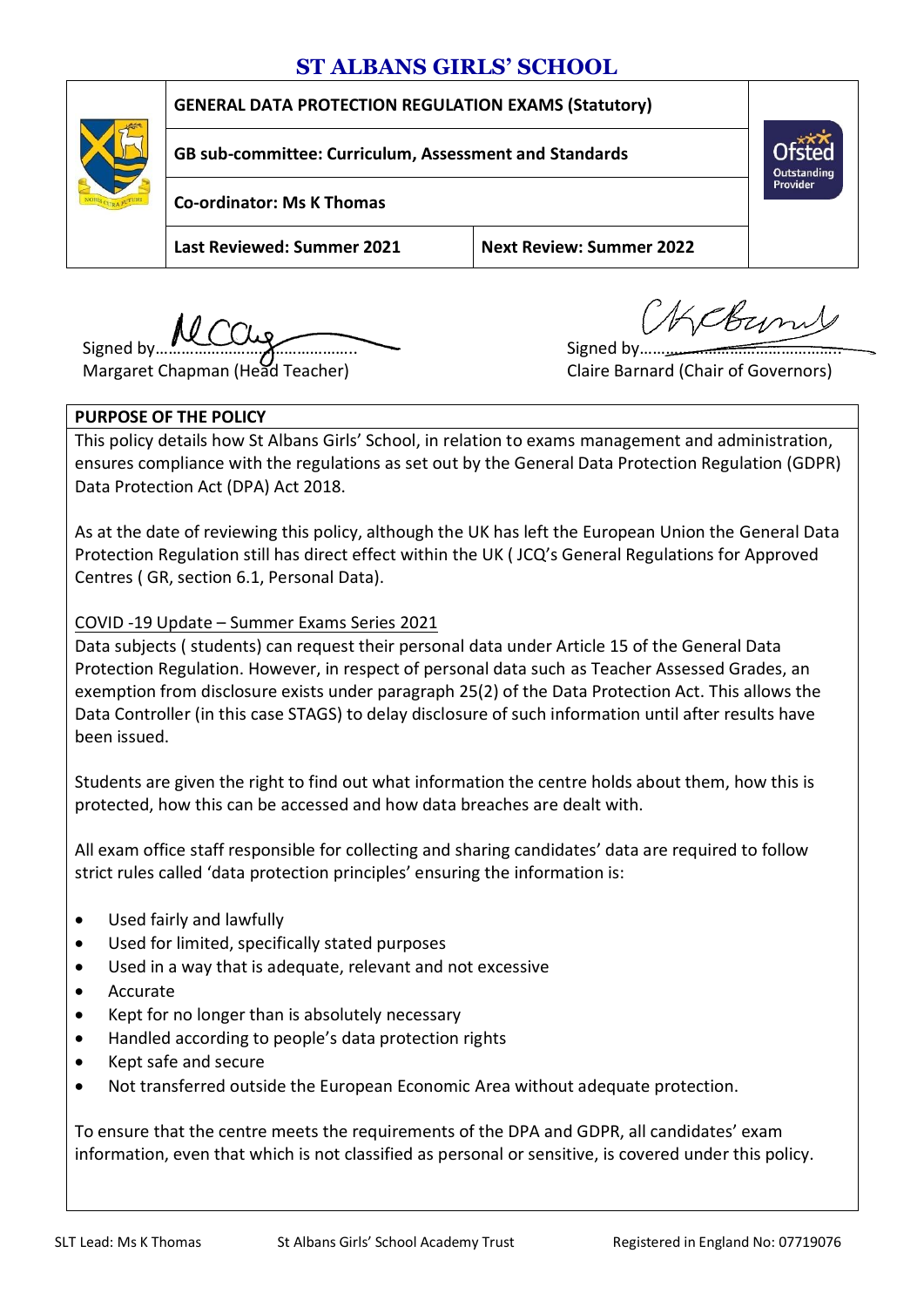# **Section 1 – Exams related information**

There is a requirement for the Exams Officer to hold exam related information on candidates taking external examinations.

Candidates' exam related data may be shared with the following organisations/people:

- Awarding bodies
- Joint Council for Qualifications
- Department for Education
- Local Authority
- School consortium
- Exam Board Moderators
- Centre staff including invigilators as necessary
- Parents of student
- UCAS
- Learning Records Service

This data may be shared via one of more of the following methods:

- Hard copy
- USB memory sticks
- CD/DVD recordings
- Post/Parcelforce Yellow Label service
- Email
- Secure extranet sites eAQA; OCR Interchange; Pearson Edexcel Online; WJEC Secure Services; City and Guilds; CISI Financial Qualification
- Management Information System Capita SIMS; sending and receiving electronic data interchange using A2C from awarding body processing systems.
- Personally by telephone conversations

This data may relate to exam entries, access arrangements, the conduct of exams and nonexamination assessments, special consideration requests, exam results, post result services and certificate information.

# **Section 2 – Informing candidates of the information held**

Ensures that candidates are fully aware of the information and data held and that awarding bodies may be required to provide personal data to the agencies listed in **Section 1**.

All candidates are:

- Informed via regularly updated policies ( including the JCQ document Information for candidates – Privacy Notice, General and Vocational Qualifications) on the school website and ParentComms.
- Candidates are made aware of the above in assemblies and via the school website.

# **Section 3 – Hardware and Software**

The table below confirms how IT hardware, software and access to online systems is protected in line with the DPA and GDPR requirements.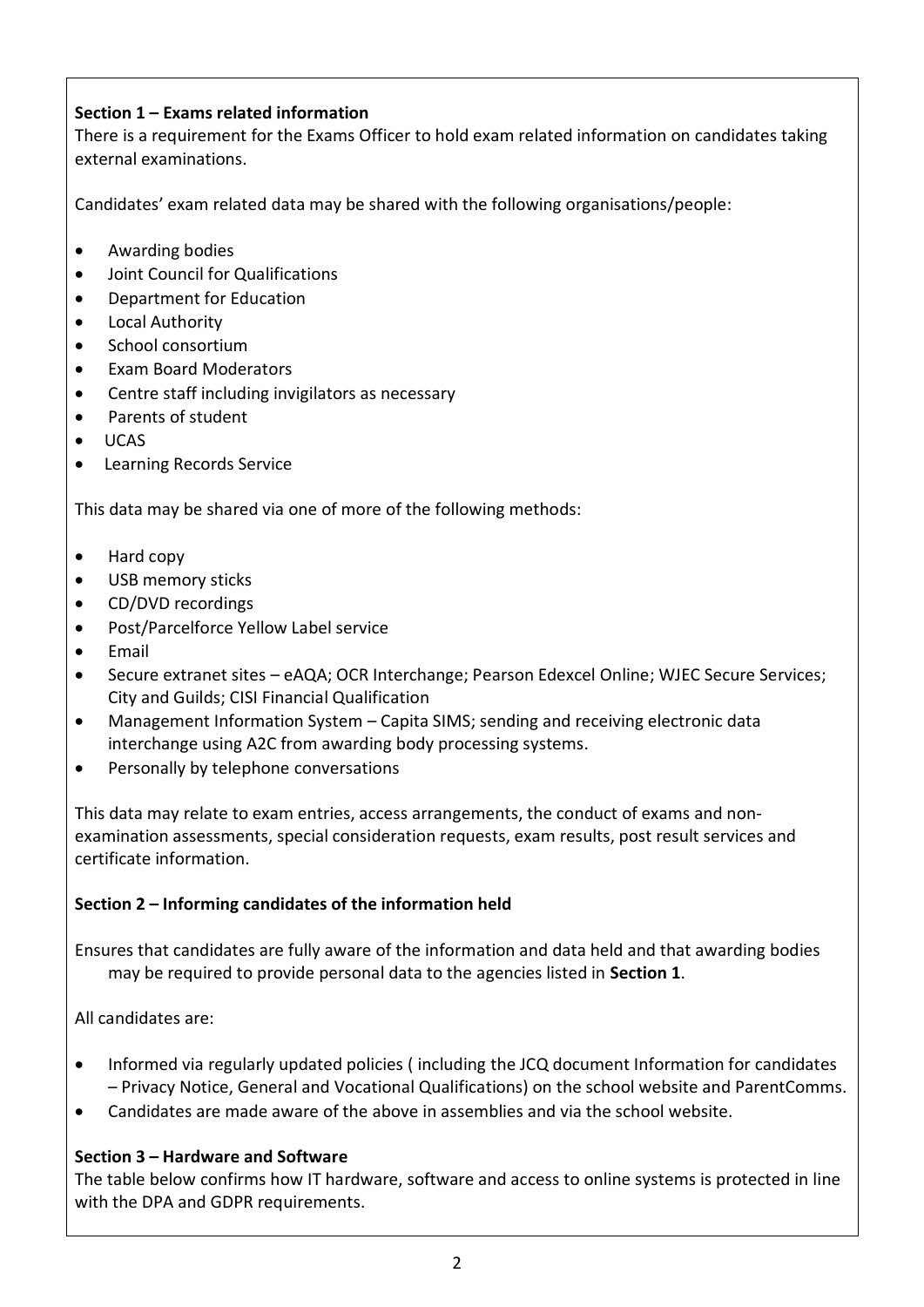# **Hardware Date of purchase & Protection Method Warranty expiry**

• Desktop Computer Refer to IT Policy N/A

- Chrome books  $\bullet$  PC's
- **•** USB sticks

## **Software/online system**

- MS Office Word and Excel
- MIS system
- Email
- A2C (used to transfer data to Exam Boards) Information stored in secure Exams folder. Access limited to designated staff.
- SIMS Exam Organiser
- Awarding body secure websites

#### **Software/ online systems Protection Measures** – Password Protected

Refer to IT Policy for further details of data security measures

#### **Section 4 – Dealing with Data Breaches**

Although data is handled in line with DPA/GDPR regulations, a data breach may occur for any of the following reasons:

- Loss or theft of data or equipment on which data is stored
- Inappropriate access controls allowing unauthorized use
- **•** Equipment failure
- Human error
- Unforeseen circumstances such as fire or flood
- Hacking attack
- 'Blagging' offences where information is obtained by deceiving the organisation who holds it

If a data breach is identified, the following steps will be taken:

| 1. | <b>Containment and recovery</b>                                                                |
|----|------------------------------------------------------------------------------------------------|
|    | Mr P O'Neil will lead on investigating the breach.                                             |
|    |                                                                                                |
|    | Refer to the GDPR Policy for details on how the breach will be investigated.                   |
|    |                                                                                                |
| 2. | <b>Notification of breach</b>                                                                  |
|    | Notification will take place to enable individuals who may have been affected to take steps to |
|    | protect themselves or to allow the appropriate regulatory bodies to perform their functions,   |
|    | provide advice and deal with complaints.                                                       |
|    | Where malpractice is suspected or alleged, personal data of any person involved in             |
|    | administering, teaching, or completing examinations/assessments will be provided to awarding   |
|    | bodies, the qualifications regulator(Ofgal) or professional bodies in accordance with the JCQ  |
|    | publication Suspected Malpractice - Policies and Procedures.                                   |
| 3. | <b>Evaluation and response</b>                                                                 |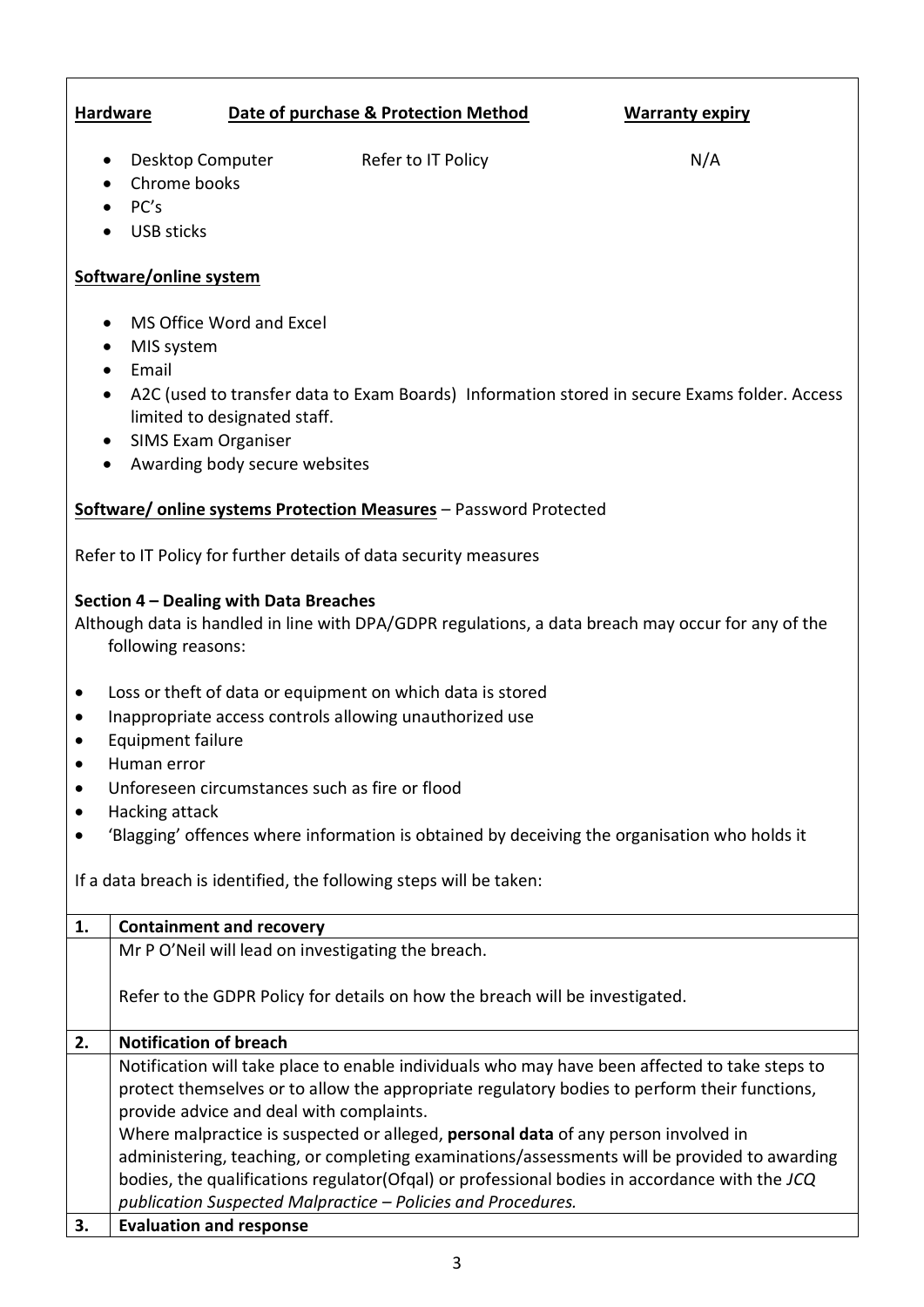| Once a data breach has been resolved, a full investigation of the incident will take place.<br>Refer to GDPR and Freedom of Information Policy for details.                                                                                                                                                                                                                                                    |
|----------------------------------------------------------------------------------------------------------------------------------------------------------------------------------------------------------------------------------------------------------------------------------------------------------------------------------------------------------------------------------------------------------------|
| The investigation will:                                                                                                                                                                                                                                                                                                                                                                                        |
| Review what data is held, where and how it is stored<br>٠<br>Identify where risks and weak points in security measures lie (for example, use of portable<br>٠<br>storage devices or access to public networks)<br>Review methods of data sharing and transmission<br>٠<br>Increase staff awareness of data security and filling gaps through training or tailored advice<br>٠<br>Review contingency plans<br>٠ |
| Section 5 - Candidate information, audit and protection measures<br>For the purposes of this policy, all candidates' exam related information - even that not<br>considered personal or sensitive under the DPA/GDPR, will be handled in line with DPA/GDPR<br>guidelines.                                                                                                                                     |
| Refer to the GDPR Policy for full audit and protection measures                                                                                                                                                                                                                                                                                                                                                |
| Section 6 - Data retention periods<br>Refer to Record Retention Policy                                                                                                                                                                                                                                                                                                                                         |
| Section 7 - Access to information<br>Current and former candidates can request access to the information/data held on them<br>by making a subject access request to Mr P O'Neil, Chief Operations Officer, in<br>writing/email. All requests will be dealt with within 40 calendar days.                                                                                                                       |
|                                                                                                                                                                                                                                                                                                                                                                                                                |
| <b>Third party Access</b>                                                                                                                                                                                                                                                                                                                                                                                      |
| Permission should be obtained before requesting personal information on another individual<br>from a third party organisation.                                                                                                                                                                                                                                                                                 |
| Candidates' personal data will not be shared with a third party, unless a request is accompanied<br>with permission from the candidate and appropriate evidence (where relevant), to verify the ID<br>of both parties provided.                                                                                                                                                                                |
|                                                                                                                                                                                                                                                                                                                                                                                                                |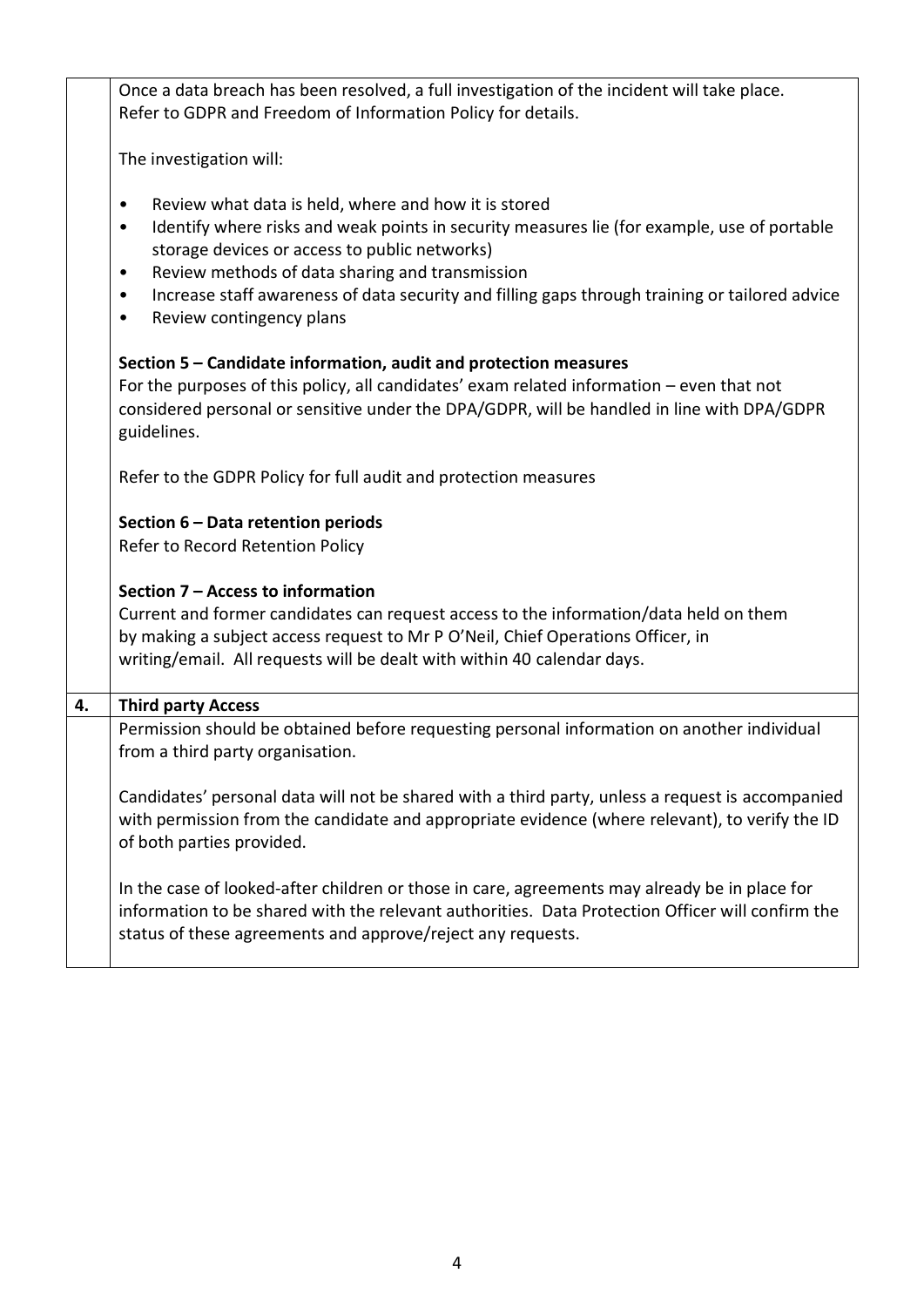| <b>Information Type</b> | <b>Description</b>  | What information is contained                 | Where is information          | <b>What protection</b> | <b>Retention Period</b> |
|-------------------------|---------------------|-----------------------------------------------|-------------------------------|------------------------|-------------------------|
|                         |                     |                                               | stored                        |                        |                         |
| Access                  |                     | Candidate name                                | Access arrangements (on       | Secure username        | Until the student is    |
| Arrangement             |                     | Candidate DOB                                 | line)                         | and password           | 25 years of age         |
| Information             |                     | Gender                                        | <b>MIS</b>                    | In secure area         |                         |
|                         |                     | <b>Data Protection Notice</b>                 | Lockable filing cabinet       | solely assigned to     |                         |
|                         |                     | Candidate number                              | Locked and secure in          | exams                  |                         |
|                         |                     | UCI                                           | <b>SENCo Office</b>           |                        |                         |
|                         |                     | Diagnostic testing outcome                    |                               |                        |                         |
|                         |                     | Specialist reports that may include candidate |                               |                        |                         |
|                         |                     | address                                       |                               |                        |                         |
|                         |                     | Personal medical information                  |                               |                        |                         |
|                         |                     | <b>EHCP</b>                                   |                               |                        |                         |
|                         |                     | Evidence of normal way of working             |                               |                        |                         |
| Attendance              |                     |                                               | <b>Secure Exams Office</b>    |                        | <b>Exam Series</b>      |
| Registers               |                     |                                               |                               |                        |                         |
| Candidates' work        | Hard copy           | <b>Candidate Number</b>                       | <b>Secure Exams Office</b>    |                        | <b>Exam Series</b>      |
|                         | controlled          | Name                                          | Secure departmental           |                        |                         |
|                         | assessment          |                                               | storage areas                 |                        |                         |
|                         | MFL orals on        |                                               |                               |                        |                         |
|                         | <b>CD</b>           |                                               |                               |                        |                         |
| Certificates            | Hard copy           | Candidate number                              | <b>Secure Exams Office</b>    |                        | Obligatory period 1     |
|                         | Exam Board          | Candidate name                                |                               |                        | year but keep for 2     |
|                         | <b>Certificates</b> | Exams taken                                   |                               |                        | years. A record of      |
|                         |                     | Exam results                                  |                               |                        | certificates that       |
|                         |                     |                                               |                               |                        | have been               |
|                         |                     |                                               |                               |                        | destroyed is kept for   |
|                         |                     |                                               |                               |                        | 4 years                 |
| Certificate Issue       |                     | Name                                          | <b>Excel and Secure Exams</b> |                        | <b>Exam Series</b>      |
| information             |                     | House                                         | Office                        |                        |                         |
|                         |                     | Signatures                                    |                               |                        |                         |
|                         |                     | Date of collection                            |                               |                        |                         |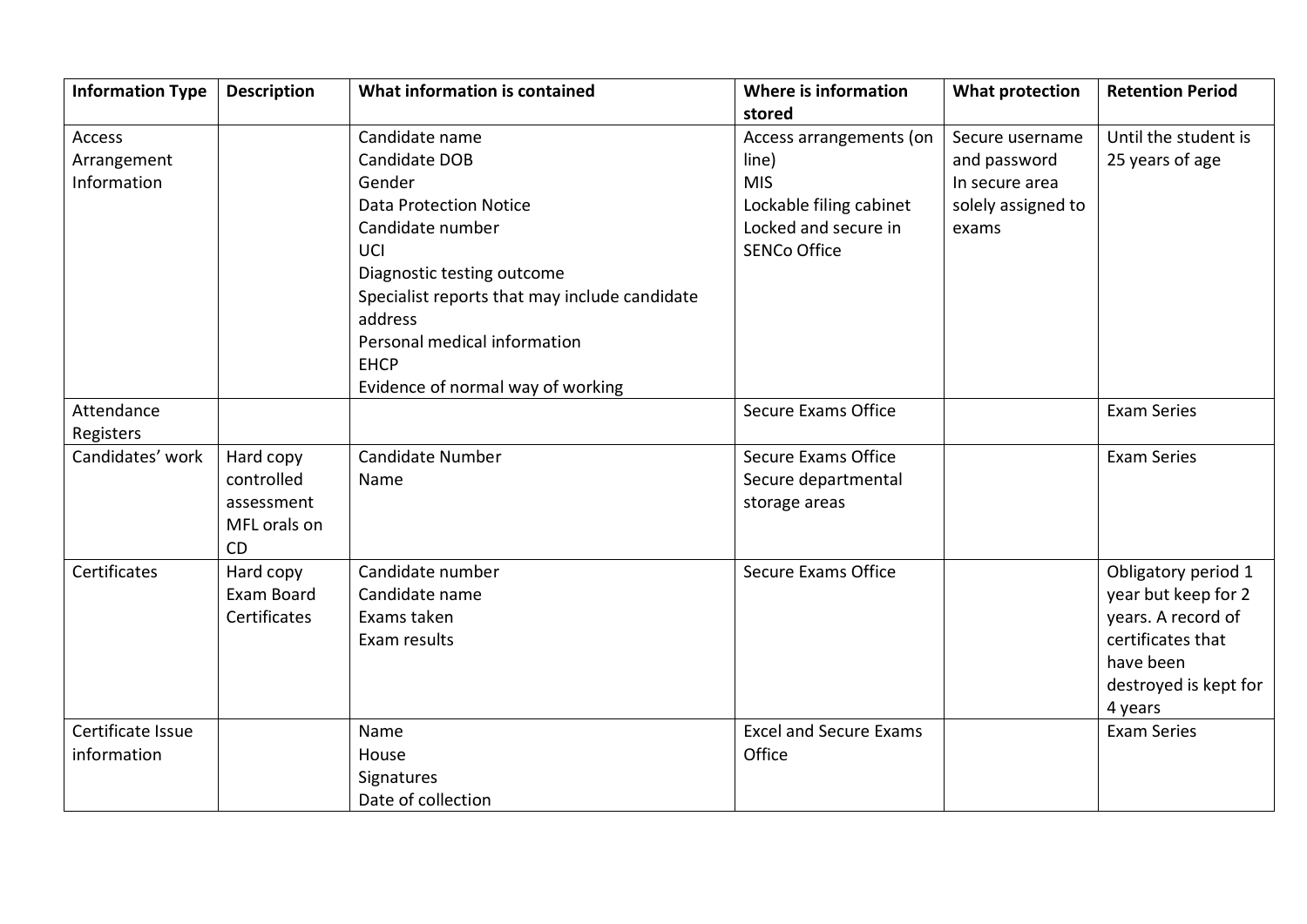| Exam room incident        | Date                                            | <b>Secure Exams Office</b> |                     | <b>Exam Series</b> |
|---------------------------|-------------------------------------------------|----------------------------|---------------------|--------------------|
| logs                      | Time                                            |                            |                     |                    |
|                           | Exam                                            |                            |                     |                    |
|                           | Invigilator names                               |                            |                     |                    |
|                           | Access arrangements                             |                            |                     |                    |
|                           | Record of any incidents during exam - can       |                            |                     |                    |
|                           | include personal candidate details for instance |                            |                     |                    |
|                           | illness.                                        |                            |                     |                    |
| <b>Post Results</b>       | EAR forms with candidate number, name, email    | Secure Exams Office        |                     | Hard copy          |
| information               | and phone number details                        | Secure username            |                     | maintained for 2   |
|                           |                                                 | and password.              |                     | years              |
| Post result service       |                                                 | Stored on line in          |                     | Exam series        |
| scripts                   |                                                 | secured area               |                     |                    |
| Private Candidate         | Candidate name, address, DOB, passport and/or   | <b>Secure Exams Office</b> | Secure username     | Exam series        |
| information               | driving licence details                         | On Line                    | and password        |                    |
| Resolving clash           | Exam details, times and candidates' names       | Excel                      | Secure username     | Exam series        |
| candidate                 |                                                 |                            | and password        |                    |
| information               |                                                 |                            |                     |                    |
| <b>Result information</b> | Candidate name, candidate number exams          | <b>MIS</b>                 | Secure username     | Until student is   |
|                           | taken and outcomes                              |                            | and password        | deleted from MIS   |
|                           |                                                 |                            |                     | system             |
| Seating plans             | Candidate name                                  | Exam Hall                  |                     | Exam series        |
|                           | Candidate number                                | Secure Exams office        |                     |                    |
|                           | Access candidates highlighted                   |                            |                     |                    |
| Special                   | Candidate name,                                 | Secure Exams Office        | Secure Exam Board   | Exam series        |
| consideration             | Candidate number                                |                            | <b>Sites</b>        |                    |
| information               | Personal information pertinent to request       |                            | Secure username     |                    |
|                           | Medical evidence                                |                            | and password        |                    |
|                           |                                                 |                            | protected folder    |                    |
|                           |                                                 |                            | Hard copy in secure |                    |
|                           |                                                 |                            | office              |                    |
| Suspected                 | Candidate name                                  | <b>Secure Exams Office</b> | Secure username     | Exam series        |
| malpractice reports       | Candidate number                                | Online                     | and password        |                    |
| and outcomes              | Evidence                                        |                            | Exam Board website  |                    |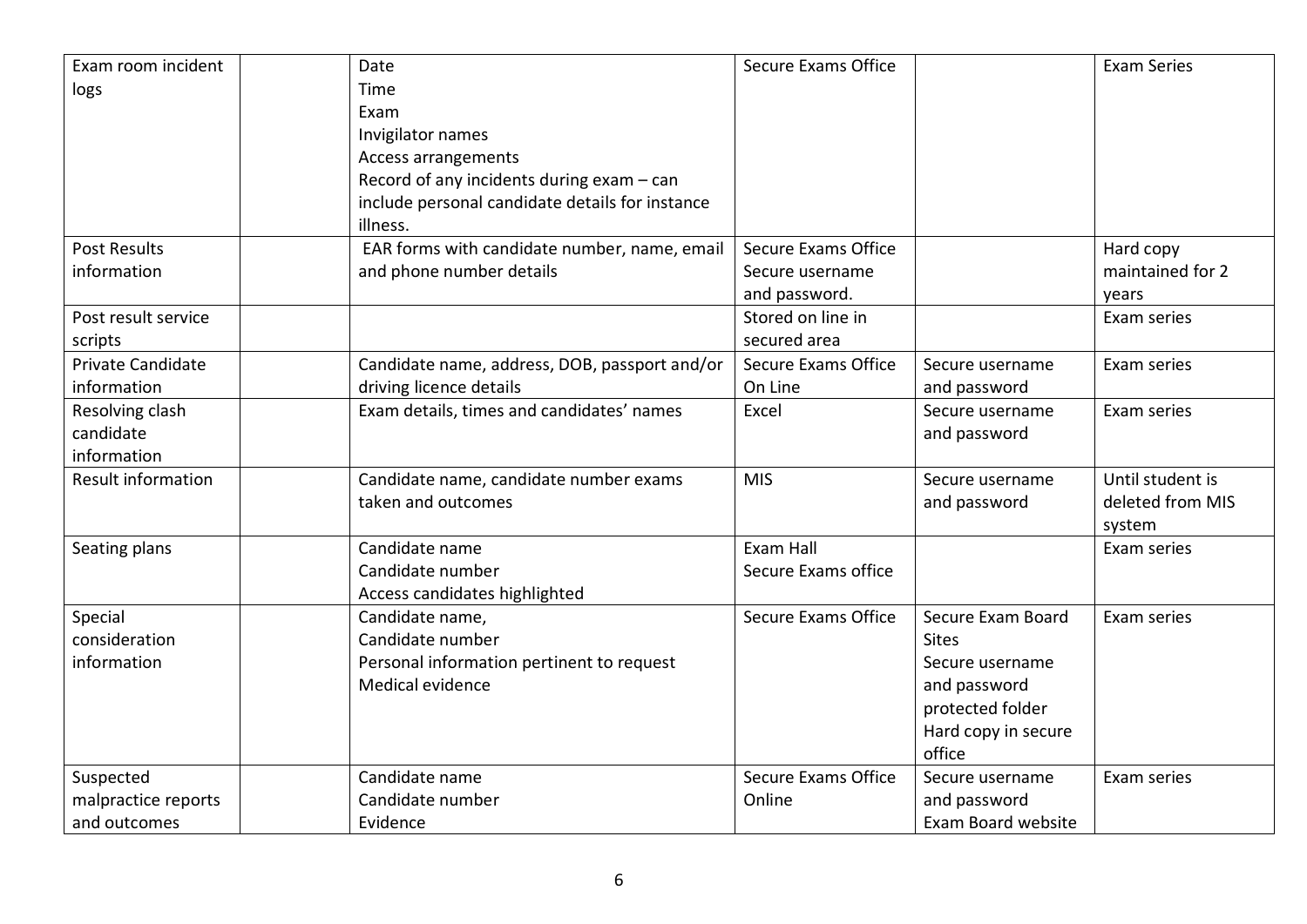# **ST ALBANS GIRLS' SCHOOL**



#### **Equality Impact Analysis**

When reviewing all schools policies, the following Equality Impact Analysis (EIA) should be undertaken to ensure fairness of the new proposals/policy and to identify any action needed to redress any potential discrimination, positively promoting equal opportunities, improved access and participation for all.

| <b>Title of Policy:</b>    | <b>General Data Protection Regulation Exams (Statutory)</b> |  |
|----------------------------|-------------------------------------------------------------|--|
| Date:                      | Summer 2021                                                 |  |
| <b>EIA carried out by:</b> | Maggie Maddison                                             |  |
| EIA reviewed by:           | Curriculum, Assessment and Standards Committee              |  |

## **1. Identify the aims and objectives of the policy, what will be the proposed change and how will it be implemented**

| New policy contains information about:       | Aim:                                               |
|----------------------------------------------|----------------------------------------------------|
| Overall aims and objectives?                 |                                                    |
| What is the proposed change?                 | To provide guidance to ensure that legal           |
| Who is intended to benefit from the proposal | responsibilities for data protection, equality and |
| and in what way?                             | freedom of information legislation are met.        |
| Outcomes of the policy?                      |                                                    |
| How will it be put into practice and who is  |                                                    |
| responsible for this?                        |                                                    |
|                                              |                                                    |

#### **2. Assessment of Impact?** *To include impact of policy, any plans needed to mitigate any negative impact, equality issues to be addressed*

| <u>- gaanty nood oo dood aan soon</u><br>Characteristic | Group | Effect/Impact |
|---------------------------------------------------------|-------|---------------|
| Age<br>$\bullet$                                        |       |               |
| Disability<br>$\bullet$                                 |       |               |
| Gender reassignment<br>$\bullet$                        |       |               |
| Marriage/civil partnership<br>$\bullet$                 |       |               |
| Pregnancy/Maternity<br>$\bullet$                        |       | No impact     |
| Race<br>$\bullet$                                       |       |               |
| Religion or Belief<br>$\bullet$                         |       |               |
| Sex                                                     |       |               |
| Sexual orientation<br>$\bullet$                         |       |               |